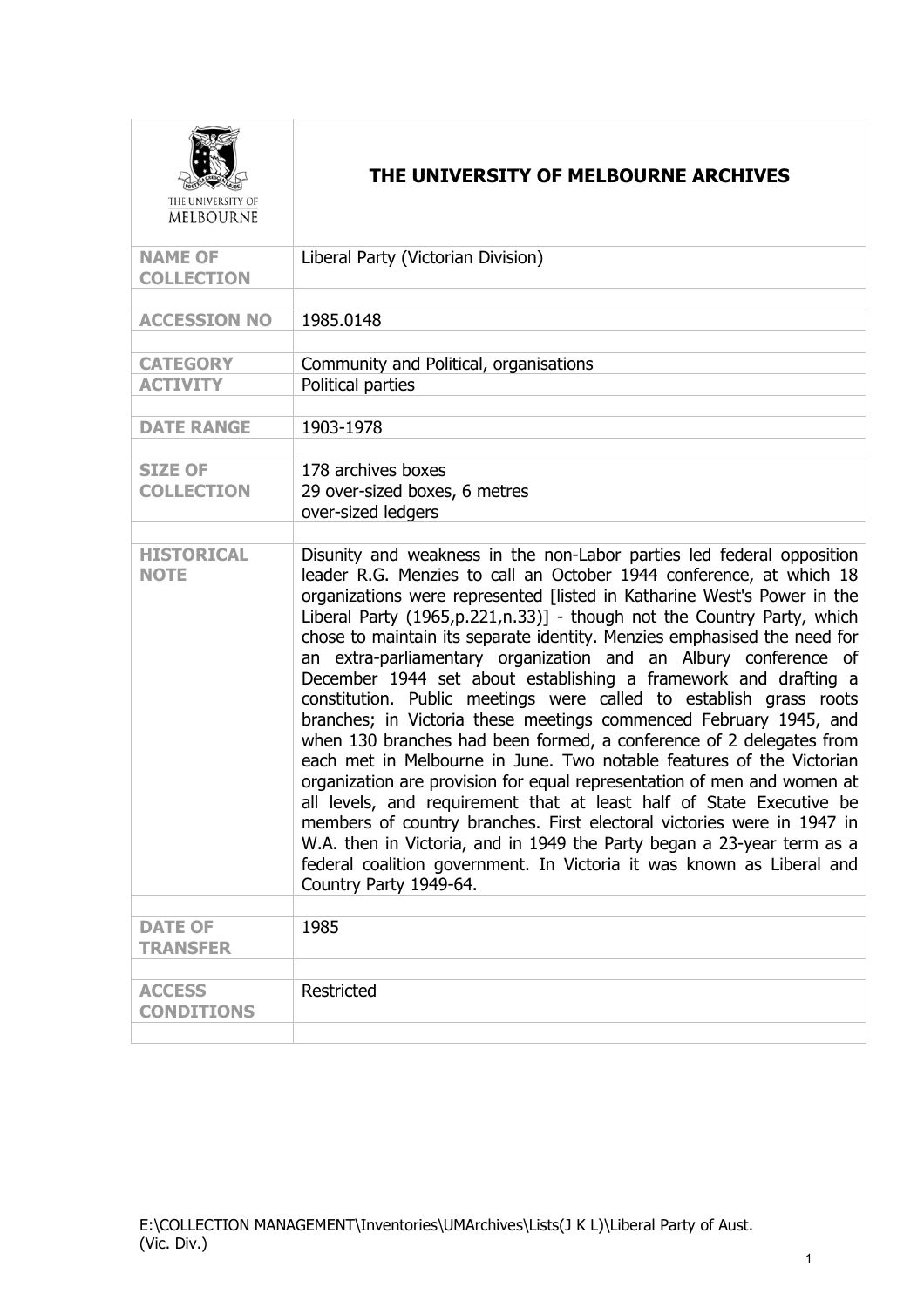| <b>DESCRIPTION</b> | Subject files; press releases; information services publications including<br>Federal election reports and state election reports 1903-1968;<br>pamphlets; newspaper cuttings 1912-1978; chronological and subject<br>files; election material including Tasmania 1948, Senate 1953-1964,<br>Victoria 1954-1964, Federal 1961-1966, By-elections 1964-1968;<br>Speakers' notes 1952-1964; subject files and executive files 1945-1964;<br>rural committees 1946-1970; state council material 1970-1972;<br>membership records 1954-1964; mailing list files; Leo Hawkin's files;<br>tapes; printing blocks. |
|--------------------|-------------------------------------------------------------------------------------------------------------------------------------------------------------------------------------------------------------------------------------------------------------------------------------------------------------------------------------------------------------------------------------------------------------------------------------------------------------------------------------------------------------------------------------------------------------------------------------------------------------|
| <b>NOTE ON</b>     |                                                                                                                                                                                                                                                                                                                                                                                                                                                                                                                                                                                                             |
| <b>COLLECTIONS</b> |                                                                                                                                                                                                                                                                                                                                                                                                                                                                                                                                                                                                             |
|                    |                                                                                                                                                                                                                                                                                                                                                                                                                                                                                                                                                                                                             |
| <b>NOTE ON</b>     |                                                                                                                                                                                                                                                                                                                                                                                                                                                                                                                                                                                                             |
| <b>LISTING</b>     |                                                                                                                                                                                                                                                                                                                                                                                                                                                                                                                                                                                                             |
|                    |                                                                                                                                                                                                                                                                                                                                                                                                                                                                                                                                                                                                             |
| <b>LISTED BY</b>   |                                                                                                                                                                                                                                                                                                                                                                                                                                                                                                                                                                                                             |
| DATE               |                                                                                                                                                                                                                                                                                                                                                                                                                                                                                                                                                                                                             |
|                    |                                                                                                                                                                                                                                                                                                                                                                                                                                                                                                                                                                                                             |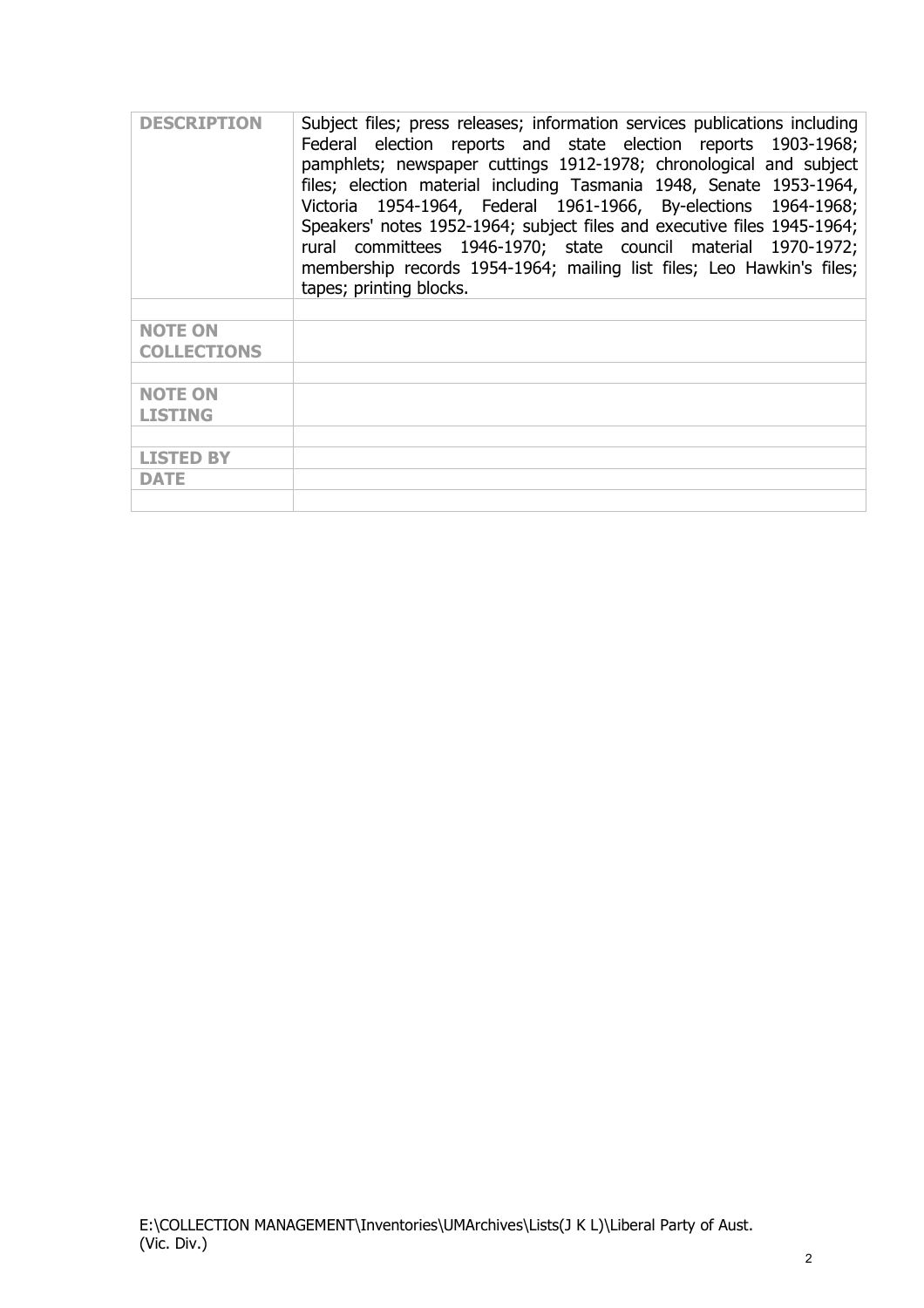A 1985.0148

3RD ACCESSION

LIST OF RECORDS

 $\mathbb{Z}$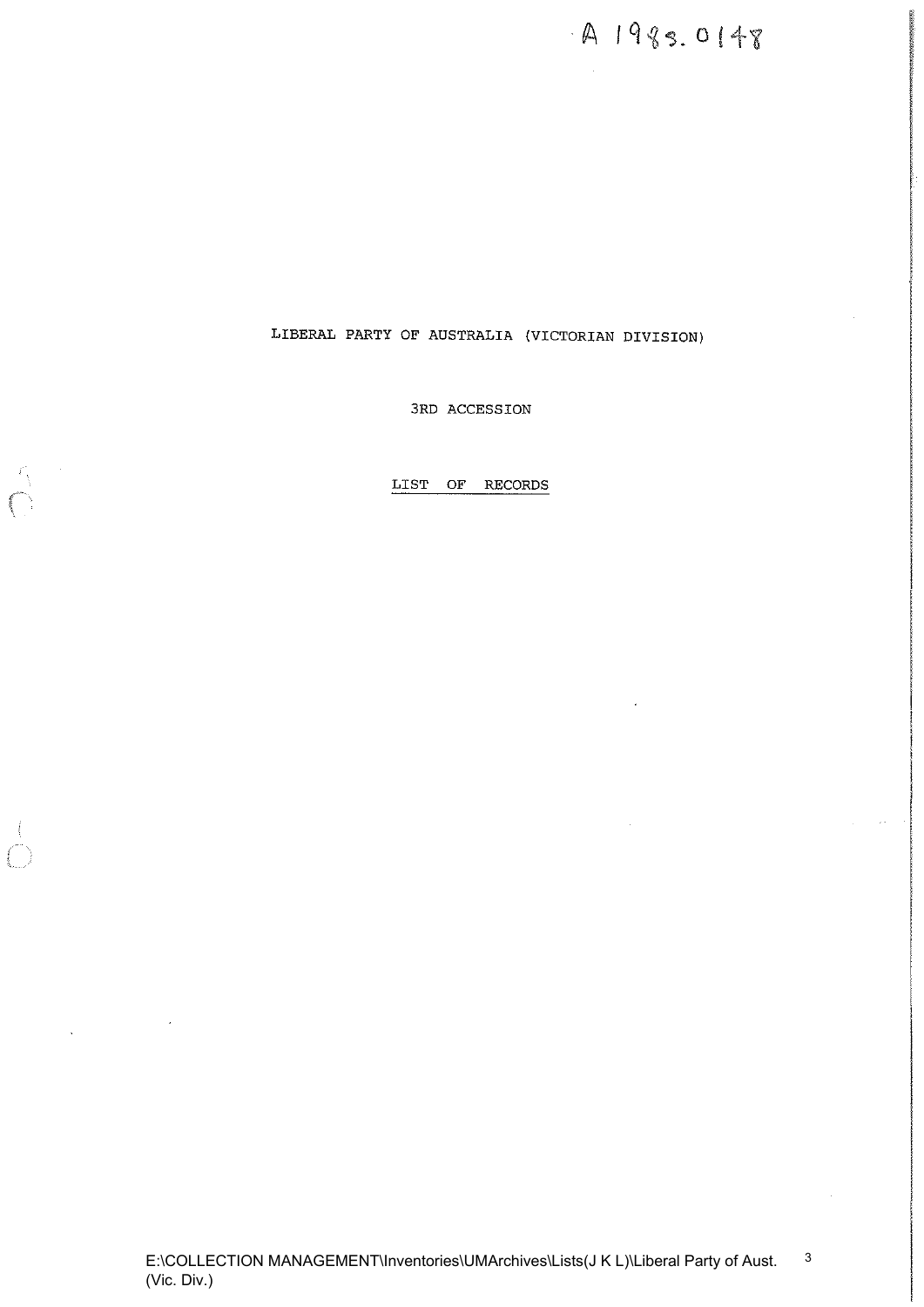÷.

3rd Accession

#### List of Records

Subject Files

 $\mathbb{E}^{\pm}_{\mathbb{Q}}$ 

17 boxes, alphabetical letters  $(B, C - W)$ .

News, press Releases

15 boxes, unsorted.

Government Press Statements

1 box, 1964-7l.

Speeches, Press Releases

4 boxes, listed.

Platforms, policy Speeches

1 box. platforms 1946-65, policy Speeches 1929-67.

Handbooks & platforms, of other parties

1 box.

Speeches & Addresses

1 box, 1960-72 (+ Menzies 1940).

Miscellaneous Speeches etc.

1 box, 1909-l970's.

Non-Liberal Speeches & Addresses

1 box.

Miscellaneous Writings & publications (Non-Liberal)

1 box.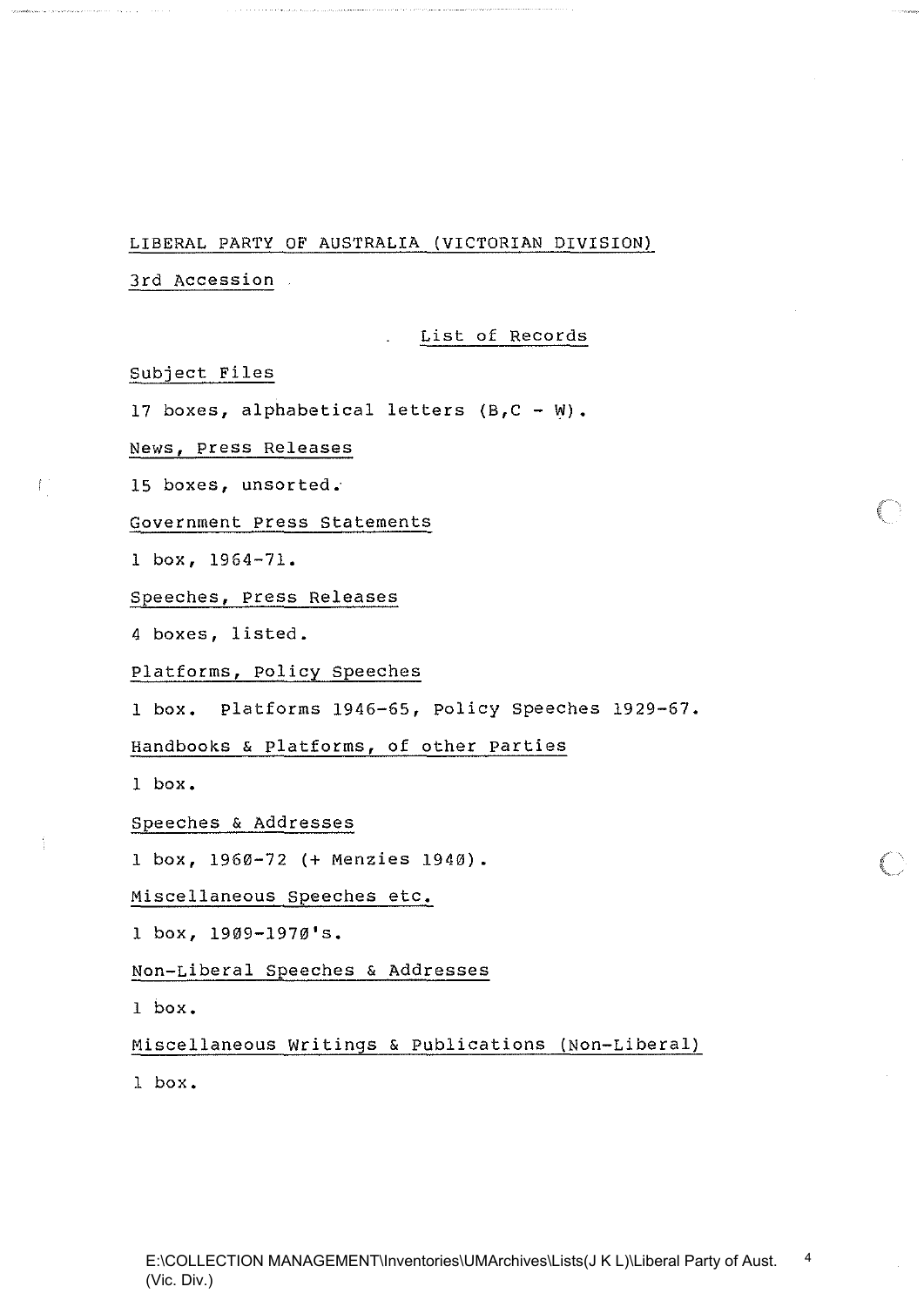LIBERAL PARTY OF AUSTRALIA (VICTORIA DIVISION)  $\ldots$ Information Services 9 boxes **U.S.A.**  Central Office of Info. (London) British Info. Service (6 boxes) - Soviet News Bulletins and Communiques. publications - (Including Reports) 31 boxes - Bland "Changing the Constitution". 1950. "Current politics" (1949-57) and "Liberal Facts"  $\sim$  $(1963-67)$ . "Economic Digest" (1958-9) and "Economic Record" (1956) and "Commonwealth Digest" (1960). Government publications Box 1 Acts, 1914-58 Box 2 : Acts, 1958-68 Box 3 "Distribution of population" and "Regional Boundaries" Box 4 : General, 1) Federal 2) State. "Maritime vigilante" (1957-60) and "Watersider" (1956-60 ) + "Wharfie" (1958-60) + WWF "Official Branch News" (1956-60) + "Queensland Guardian' (1954) + miscellaneous Communist journals. "News from Melbourne" & "Australian Newsletter" "News Review" (1955-60) & "Australian Democratic Labor" (1958) and "Youth voice" (1948-49) and "The Worker's Voice" (1934) and "The Worker" (1938-47) & "Worker's star" (1951). "Notes: Soviet Affairs" "overseas Trading" (1966-68) x 2 party Research Bulletins (1960 & 1956) and miscellaneous Liberal authorised publications. "Research Notes" (1961-65). "sane Democracy Journal" (1930's) "political Reform" (1956) "Wheatboard Gazette" (1963-67)

 $\label{eq:3} \frac{1}{\sqrt{2}}\sum_{i=1}^n\sum_{i=1}^n\frac{1}{\sqrt{2}}\sum_{i=1}^n\frac{1}{\sqrt{2}}\sum_{i=1}^n\frac{1}{\sqrt{2}}\sum_{i=1}^n\frac{1}{\sqrt{2}}\sum_{i=1}^n\frac{1}{\sqrt{2}}\sum_{i=1}^n\frac{1}{\sqrt{2}}\sum_{i=1}^n\frac{1}{\sqrt{2}}\sum_{i=1}^n\frac{1}{\sqrt{2}}\sum_{i=1}^n\frac{1}{\sqrt{2}}\sum_{i=1}^n\frac{1}{\sqrt{2}}\sum_{i$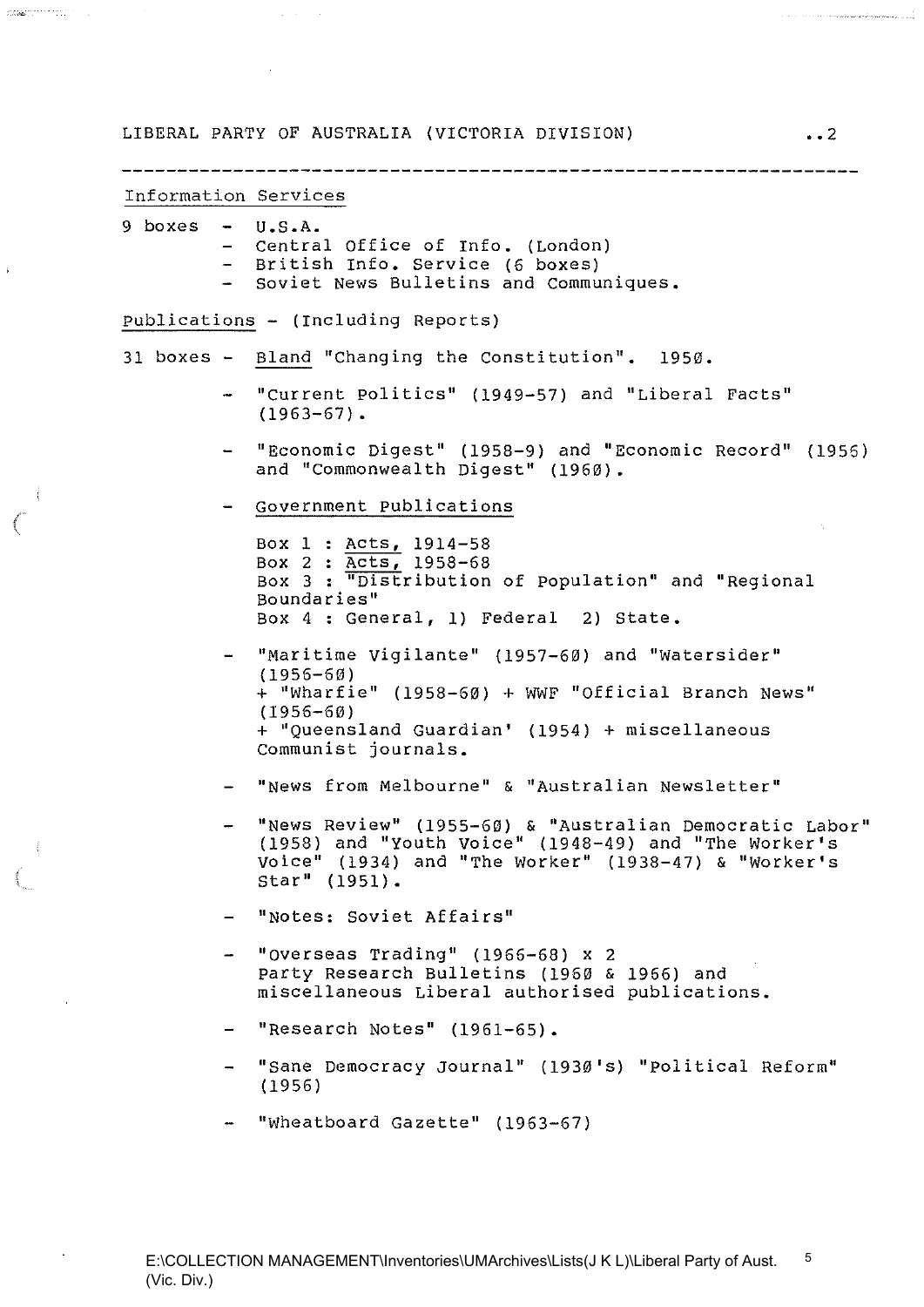- Statistics (4 boxes)

1. Federal Elections (1903-25) - bound. 2. Federal Elections (1928-43) - bound + Federal Elections & Referenda, various States including victoria 1967-69 - unbound. 3. State Elections, Victoria (1928-67) - unbound. 4. State Elections, Victoria (1928-67) - unbound.

#### Reports Government Publications: 2 boxes

- 1. Federal: 1929, 1947, 1959, 1968, 1965, 1970, 1971. 2. State: 1951-1970.
- Reports (misce,llaneous ) (Non Liberal *or* Government) 1951-57.
- Report of Royal Commission re. Espionage, Canada  $(1946)$ .
- Report of Rural Reconstructions
- Report of Trades Union All Australia Confernece (1921) + Report of 9th Commonwealth Conference of A.L.P. (1921) •

pamphlets : 4 boxes

- Conservative Party pamphlets (2 boxes).
- Miscellaneous Government Pamphlets: Vic. Year Books  $(1952-3)$  League of Nai'dons,  $(1926)$  Farming in Canada (1950), Youth Services in Britain (1955)
- partisan pamphlets, mainly right wing.

Newspapers : 24 boxes

- "The Australian Liberal" (1971-4) and "The young Liberal" (1967) and "The Vic. Liberal Leader" (1971) and "The Liberal speaker" (1974) and "Jewish News" (1966) and "Labor 1972" and "Today" (1964-5).
- "Farrago" (1967, 1970, 1971, 1969) and "scrag" (1971)
- "Guardian" : 3 boxes 1. 1962-64 approx. 2. Aug. 1963 - Jan. 1965 (and odd copies) 3. Jan. 1965-Dec. 1966.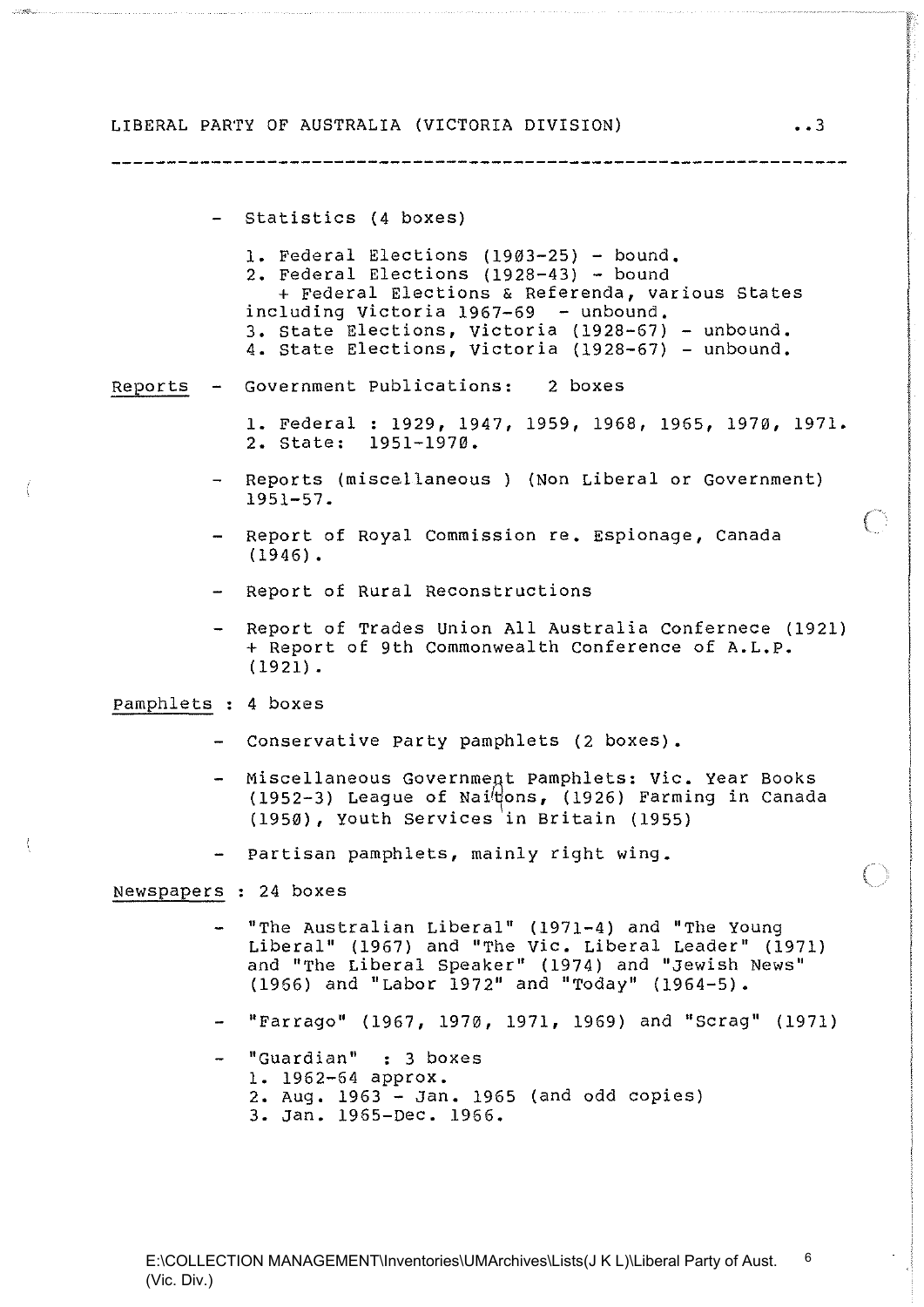LIBERAL PARTY OF AUSTRALIA (VICTORIA DIVISION) •• 4 (Flat Boxes) **"Tribune " 2 boxes**  1: Jan.-Aug. 1967 (and odd copies) 2. Aug. 1967-Mar. 1969 (and 1 copy July 1972) and "Century" (July 1972) and "vanguard" (Sept.-Oct. 1963) • Newspapers miscellaneous. "The Victorian Dairy Farmer" : 8 boxes 1. 1961 (1 copy), 1962 2. 1963 3. 1964 4. 1965 5. 1966 6. 1967 7. 1968, 1969 8. 1970, 1971, 1972. "The Victorian Wool and Wheat Grower" : 3 boxes 1. 1961 (1 copy), 1962, 1963 2. 1964, 1965 3. 1966, 1967, 1968. "The Victorian Farmer" : 2 boxes 1. 1968, 1969 2. 1970, 1971, 1972.] "The Countryman": boxes 1. Feb. 1960 - sept. 1963 2. oct. 1963 - Oct. 1966 3. Oct. 1966 - Mar. 1972 press Cuttings: Chronological : 68 Bound volumes + 18 boxes 9s: Chronological: 68 Bound volumes + 18 boxes<br>1912 - 1914 J Hese probably compiled by Aust<sup>in</sup> women's<br>1923 - 1929 J National Ceague - many cubbiser re Awni 1929 - 1935 Con Powers Referendum) poss. Compriet by Aust<sup>n</sup><br>1944 and 1949 miscellaneous (Box) ... Compriet by Aust<sup>n</sup> 21st August 1945 - 25th January 1946 29th January 1946 - 4th June 1946 *League* June 1946 - October 1946 - Federal Elections - September 1946 October 1946 - March 1947 April 1947 - August 1947 - August 1947 - November 1947 - November 1947 - March 1948 January 1947 - March 1949 magazine articles

,

(

(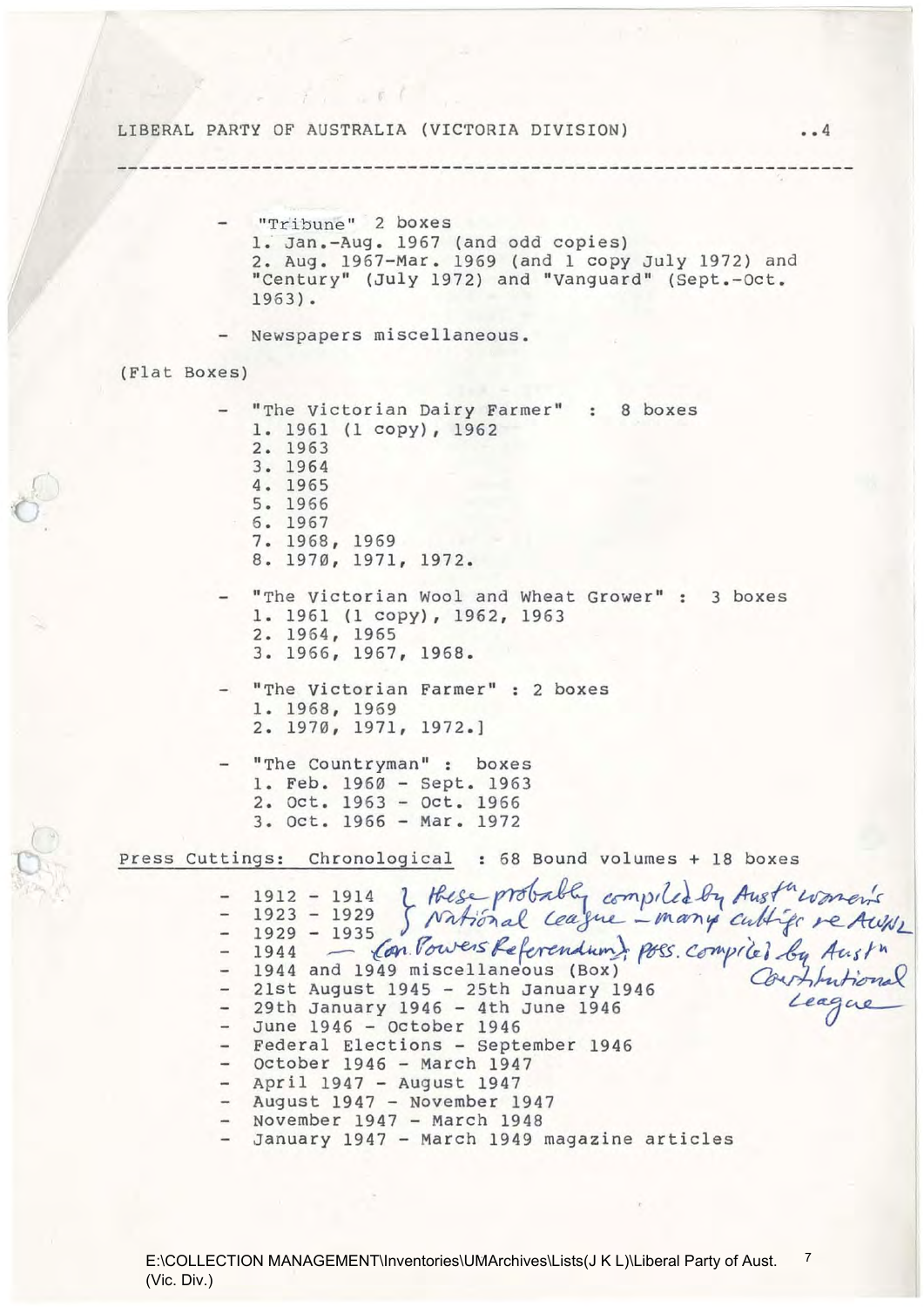**------------------------------------------------------------------**

March 1948 - June 1948 June 1948 - September 1948 September 1948 - November 1949  $\frac{1}{2}$  $\sim$ December 1948 - February 1949 February  $1949$  - April  $1949$ April 1949 - June 1949 June 1949 - September 1949 (Missing - September 1949 - November 1949) November 1949 - January 1950 January 1950 - March 1950  $\overline{\phantom{0}}$  $\rightarrow$ March 1950 - June 1950 June 1950 - September 1950 September 1950 - November 1950  $\sim$ November 1950 - March 1951 March 1951 - June 1951 June 1951 - October 1951  $\sim$ October 1951 - February 1952  $\overline{\phantom{0}}$ February 1952 - May 1952  $\ddot{\phantom{1}}$ May 1952 - August 1952 August 1952 - November 1952  $\sim$ November 1952 - February 1953 February 1953 - May 1953  $\Delta$  . May 1953 - July 1953 July 1953 - September 1953  $\equiv$ September 1953 - November 1953  $\equiv$  $\overline{a}$ November 1953 - January 1954 January 1954 - March 1954 March 1954 - June 1954  $\overline{a}$ June 1954 - August 1954 August 1954 - October 1954 October 1954 - December 1954  $\overline{\phantom{0}}$ December 1954 - March 1955 March 1955 - April 1955  $\Delta \omega$  . April 1955 - June 1955 June 1955 - August 1955 August 1955 - October 1955 october 1955 - December 1955 December 1955 - February 1956  $\rightarrow$  $\overline{\phantom{0}}$ February 1956 - April 1956  $\overline{\phantom{0}}$ April 1956 - May 1956 May 1956 - August 1956 August 1956 - November 1956 November 1956 - April 1957 April 1957 - July 1957 July 1957 - October 1957  $\equiv$  $\equiv$ October 1957 - January 1958 January 1958 - April 1958  $\equiv$ April 1958 - July 1958 (Missing July 1958 - September 1958) September 1958 - December 1958

 $\int\limits_{\lambda_1}^{\lambda_2}$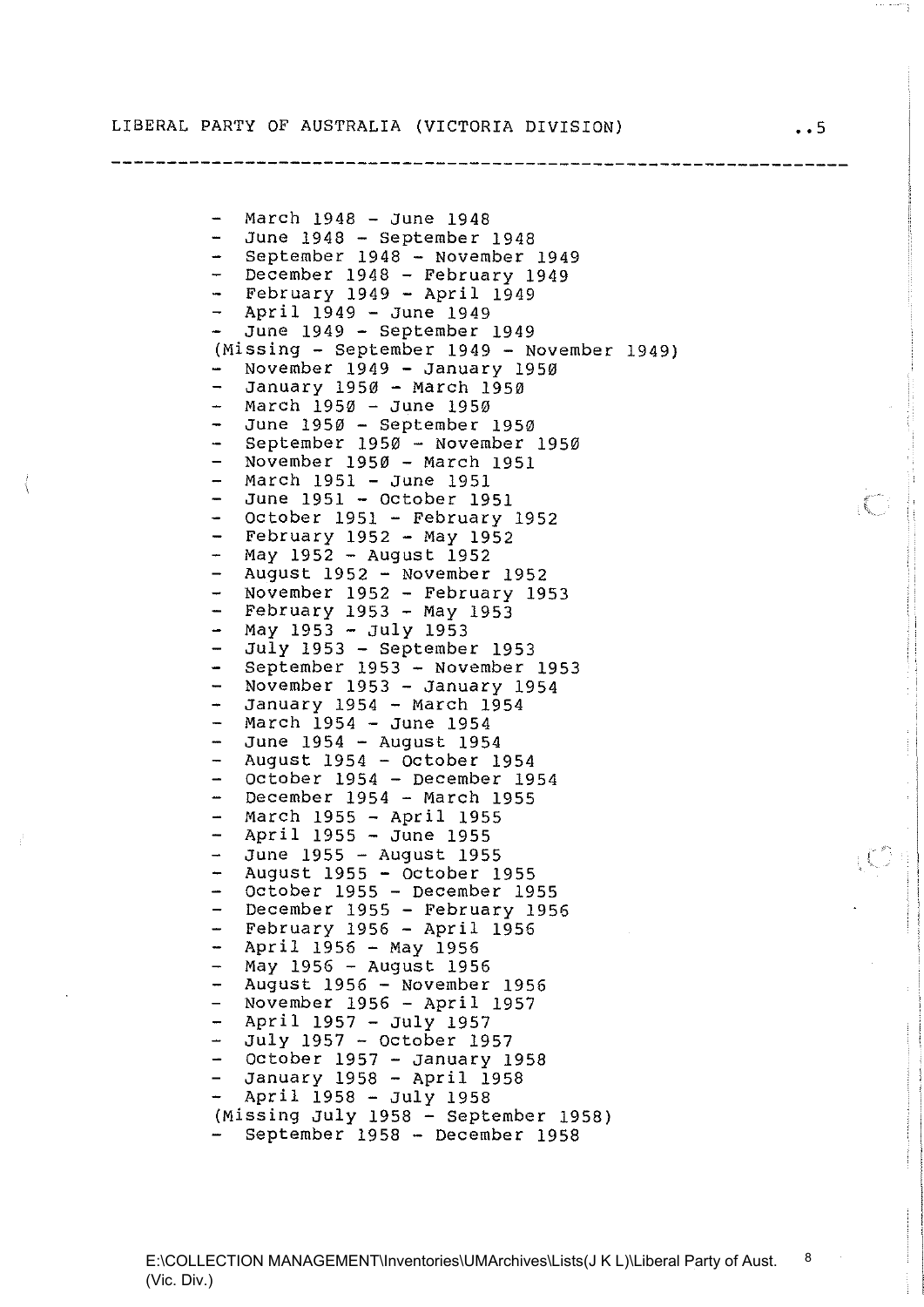- December 1958 - March 1959  $-$  March 1959  $-$  June 1959 - June 1959 - August 1959 August 1959 - December 1959  $-$  December 1959 - March 1960 - March 1960 - May 1960 - May 1960 - June 1960 Federal Election 1951-52, Federal Election 1954 - Federal Election 1953, Federal Election 1958, Victorian Election 1970 - State Elections, 1949-54 (General), Federal Election 1951, Senate Election 1953 Federal Election 1955 Federal By-Elections 1959-60, Senate Election 1967 Federal Election 1961 Federal Election 1963 - Federal Election 1966: 2 boxes **1.** April - November 22, 1966 **2.** November 22 - December 15, 1966, and Electorates and Candidates, and death of Holt. Federal Election 1969 - Challenge to Gorton (November 1 - November 8, 1969) and ouster of Gorton (March 1971) and ouster of Gorton from the Ministry - Federal Politics - Miscellaneous, Prime Ministers, Menzies - Holt 1964-65 Miscellaneous 1964-66 - Miscellaneous 1965-68 Miscellaneous 1967-72 approx. 4 boxes - Death of Menzies 1978. press cuttings: subject (6 Bound Volumes and 32 boxes) "Labor speaks" and "Labor says", 1953-59 "Labor speaks" and "Labor Says", 1960-62 "Liberal Voice" and "Liberal Opinion", 1953-59 "Liberal voice" and "Liberal Opinion", 1960-62 **"D.L.P.** View" and **"D.L.P.** Says", 1957-62 "country party Voice" and "Country party Comment", 1957-62

#### Boxes (32 boxes)

(

- **IfC.p. voice", "e.p. comment", "D.L.P. view", "D.L.P.**  says", "Labor says", "Labor Speaks", "Liberal Voice", "Liberal Opinion", 1964-72
- A : Arbitration (1965), Aboriginals (1965), Australian Development (1960-64), Automation (1962-64), **A.C.T.**

•• 6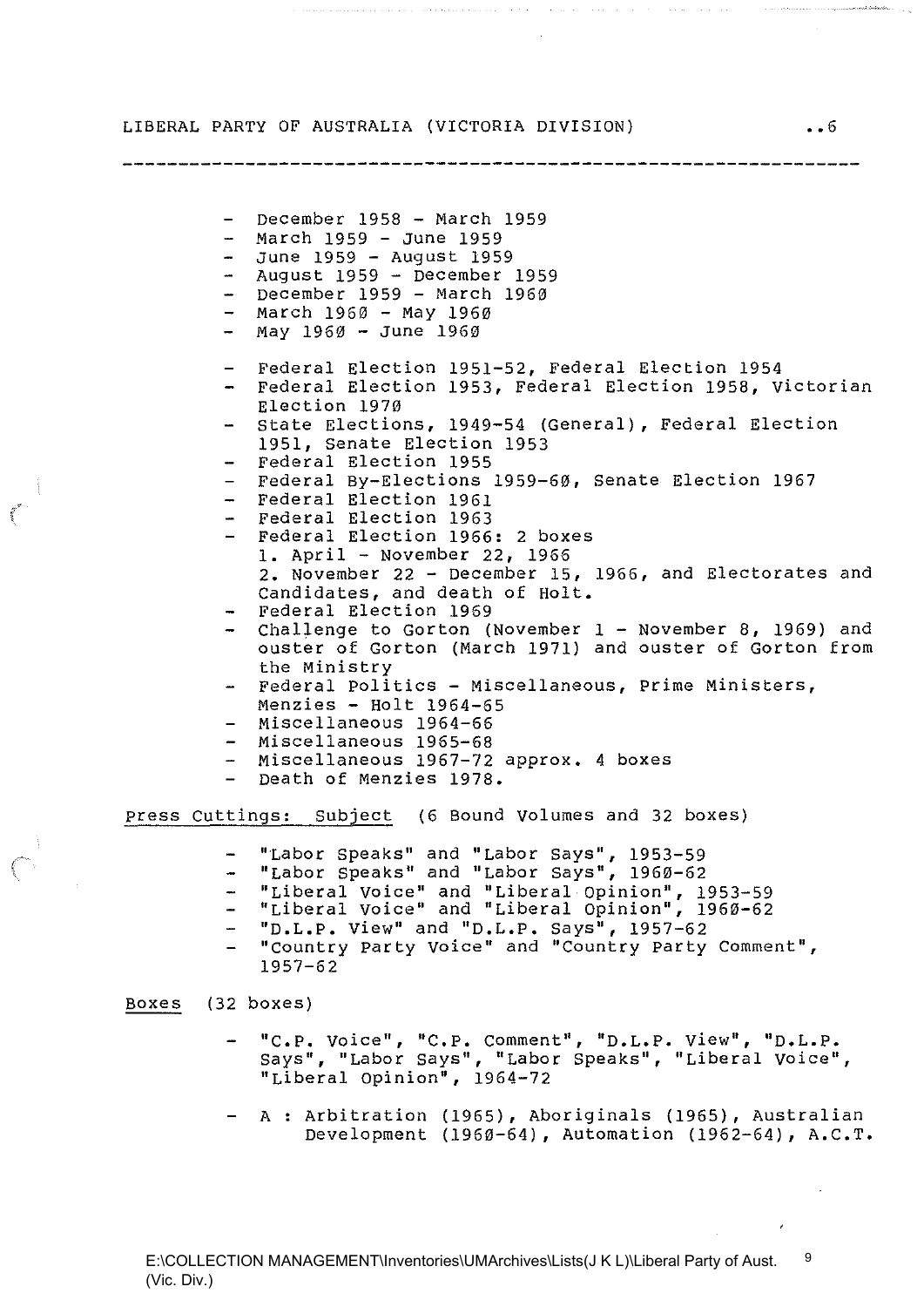#### 

(1960-64), Atomic Bomb and Atomic Energy (1961-64), Anti-communist Labor (1956-57), Army (1961-64).

A : Advertising.

<del>elle Communication de la communication de la communication de la com</del>

- B : Bay Sewerage (1967-69).
- C : Communism-Sharpley, Communism (1948-49), communism-Royal Commission (1954).
- $C$ : Communism (1950), Communism (1965-1969), Capital punishment (1962-63), Country party (1954-55), Censorship (1965, 1969,1971), Crime and the Law (1965, 1971).
- E Equal pay (1961-64), Electricity (1961-64).
- F : Foreign Affairs (1957-64), Foreign Affairs (1961-62), Foreign Affairs (1963, 1965, 1971), Fruit and Vegetables (1957, 1961-64), Forests (1961-64), Finance (1961-63), Food (1949, 1962-1964), Fish and Game (1961-64), Fuel (1962-64), Foreign Investment (1965, 1966).
- G : General Correspondence (1960-65), Gas (1964), Gambling (1961-64).
- H : Hospital Benefits (1961-64), Health (1961-64), Health (1964, 1966, 1971), Hire purchase (1954-63), Housing (1961-64), Hours-Trading (1961-64).
- H : Health-Dental (1959-64).
- $-I$  : Indonesia (1963-64), Insurance (1961-63), Iron & Steel (1961), Inflation (1961-64), Import Licensing (1961-62), International Affairs (1961-64), Industrial Development (1962-64), Industrial Relations (1961-64).
- J-K: Judiciary (1961-64), King street Bridge (1956-63).
- L Labor party (1952, 1955-1961).
- L Labor party (1954), Labor party (January-April 1955), Labor party (May-December 1955), Labor party (1956-57), Labor party (1958).
- L Labor party (1961-62), Labor party (1964-66), Liberal party-Country Party (1954-62), Liberal organisation (1964, 1965m 1966, 1958, 1969, 1971).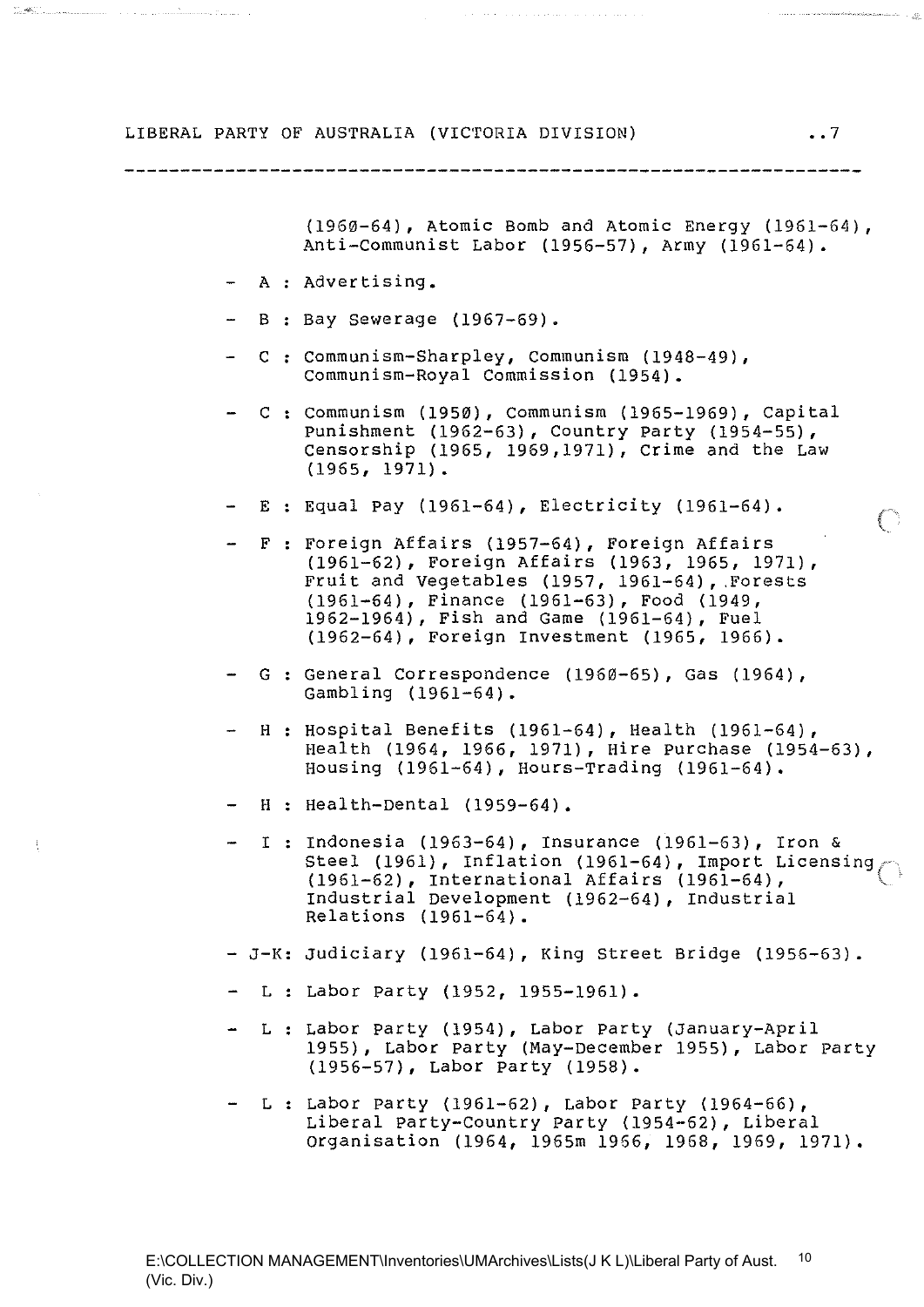المتحدث والمتعاهد المتابع

المتعاقبات

المنافر المتحد والمناول والمتناول وليتوسط المتمنعة المتحدة والمتحدة

- L : Land Sales (1961-64), Labour, Industries (1962-64), Land Settlement (1961-63), Libraries (1961-64), Landlord & Tennant (1961-63), Loan Council and premiers' Conference (1961-64), Liquor Licensing (1961-66), Local Government (1963-64), Local Government (1965).
- L : Local Government (1961-62), Long Service Leave  $(1952-64)$ .
- M : Malaysia (1962-64), Marketing (1961-64), Marriage (1961-64), Milk (1961-63), Miscellaneous (1964, 1965, 1966, 1968, 1969).
- M : Meat Industry (1961-64), Monopolies and Restrictive Trade Practices (1961-63), [Monopolies and] Restrictive Trade practices (1965), Migration (1961-63), Migration (1965), Mining (1961-63), Mining (1965).
- N : Nazi Party (1964-71), New Zealand (1961-64), Northen Territory (1961-63), New Guinea (1961-63).
- P : personalities (1956-67), personalities (1961-63).
- P : Personalities (1968-71), Parliament-Commonwealth (1961-64), political Surveys (1955, 1956-1966).
- $P$ : Peace Congresses (1962-63), Pensions (1961-63), poisons and Drugs (1961-63), petrol and Oils (1961-63), private Enterprise (1961-63), prices (1961-63, 1971, 1972), Press and Newsprint etc.  $(1961-63)$ .
- P-Q: police (1961-63), public Works (1961-63), public Service (1961-65), parks (1962-63), P.M.G. (1961-63), Public Accounts Committee (1961-62), prisons (1961-63), ports and Harbours (1961-62), Quarantine (1962-63).
- R : Railways (1963-66), Road Safety (1961-63), Rhodesia - including letters (1966), Rural-General  $(1964-66)$ .
- R : Roads (1956-60), Redistribution (1950-60), Rehabiliation (1948-54), Rehabilitation (1963), Redistribution (1961-63), Railways (1961-62).
- S : Schools (1962-64), Schools and Education(1965,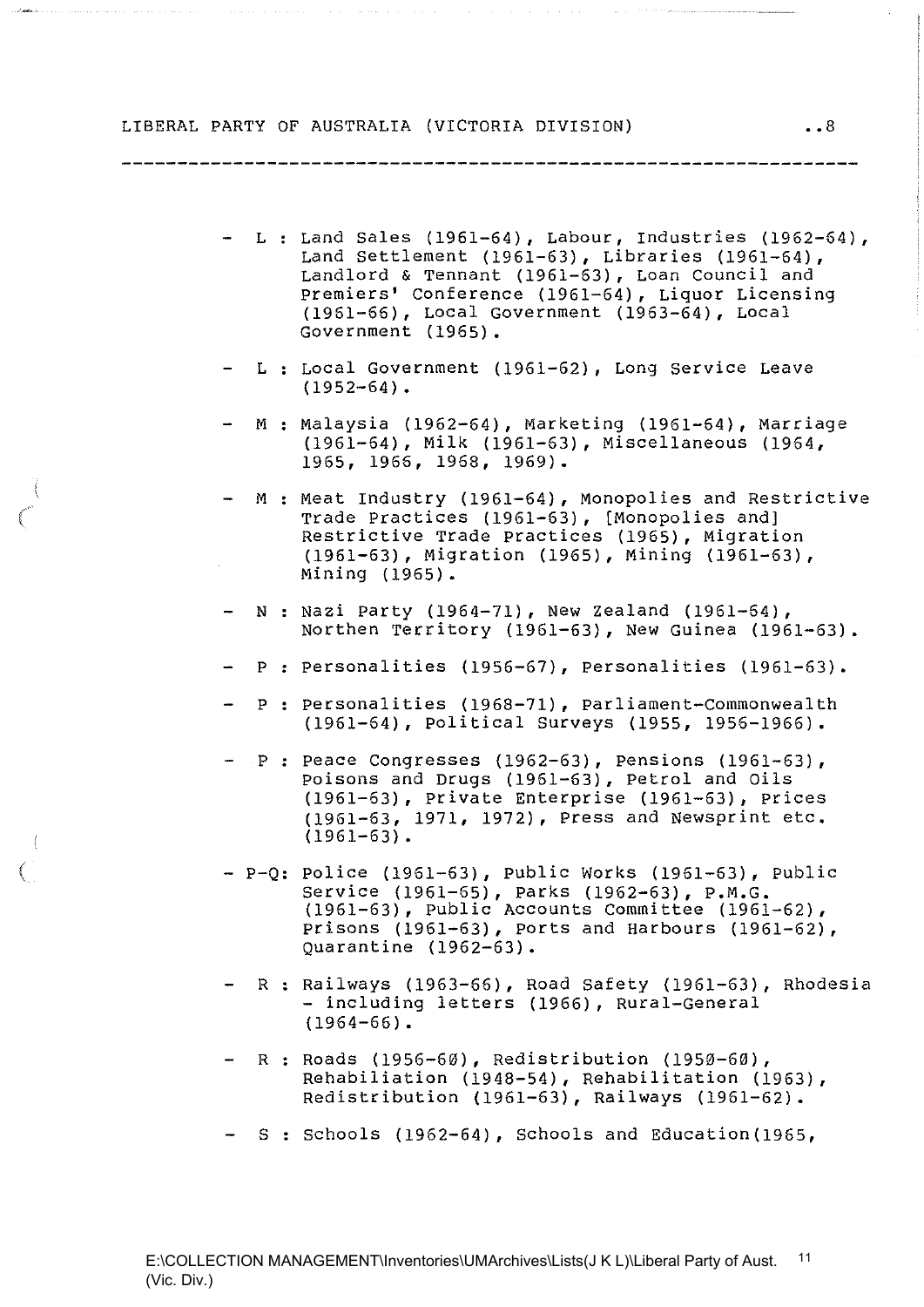1966,1969, 1971), sugar (1961-62), State politics-victoria (1964-66, 1971), state Politics - Other States (1965, 1968, 1971).

 $-$  T: Taxation (1961), Taxation (1962-63), Taxation (1956, 1958, 1964, 1965, 1968, 1969), Transport (1962-63), Transport (1964-66, 1971), Traffic (1961-63), Transport (1961).

- T : Trade Unions (1955, 1957, 1958, 1960-62), Trade Unions (1962-63, 1965, 1971), Tariff (1961-63, 1967), Tuberculosis (1962-63).
- U-V: unity Tickets (1961-63), **U.S.A.** (1961-63), Vietnam (1965, 1966, 1969, 1971), Vandalism (1961-63), Vermin and Noxious Weeds (1961-63).
- $-W: Wood (1961)$ , Wool (1964, 1965, 1968), Wheat (1961-63), Wheat (1965), Water Conservation (1961-64,1967), wages and Wages Boards (1961-63).

Elections : 21 Boxes

- Tasmania (1948)
- Senate (1953, 1961, 1964)
- Victoria: list of candidates (1954-5), list of polling places in metropolitan area (1950), maps of electoral boundaries (1954-6), directions for polling booth workers (1955)
- Victoria (1958)
- Victoria (1961) : 4 boxes **1.** Electorate files - Albert Park - Midlands **2.** Electorate files - Mildura - yarraville **3.** General **4.** General
- Victoria (1961-64) Province files, applications for endorsement
- Federal (1961) : 4 boxes **1.** General **2.** Campaign notes
	- **3.** Federal Electorate file Balaclava Kooyong **4.** Federal Electorate file - Lalor - Yarra
	-

- Federal (1963)

 $\mathbb{N}$ 

and a common common common common common common common common common common common common common common common<br>Service common common common common common common common common common common common common common common comm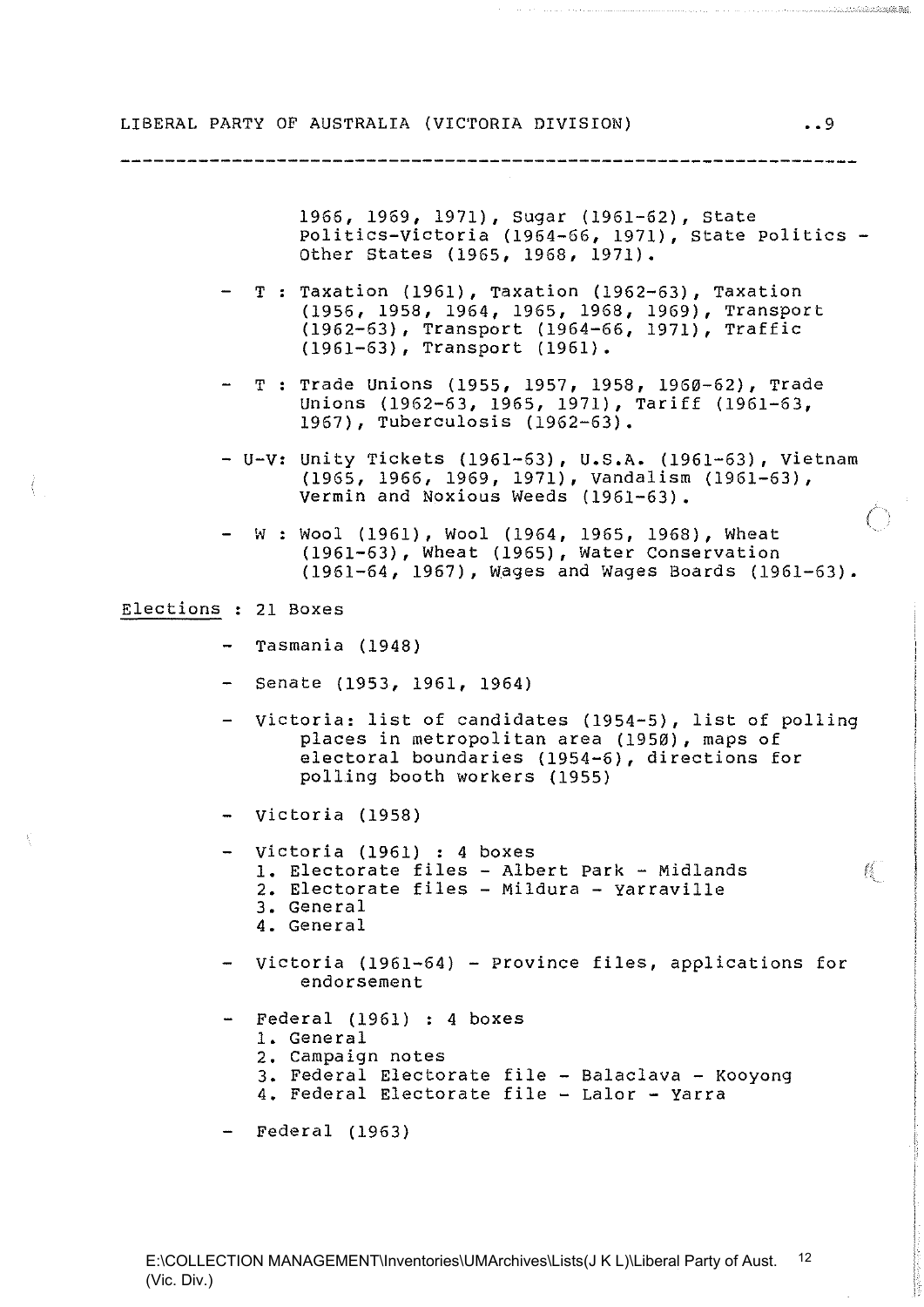- victoria (1964) : 2 boxes **1.** Electorate files - Albert park - Toorak **2.** General and electoral survey statistics
- Federal (1966)
- $-$  Victoria (1967) : 3 boxes 1. General
	- **2.** Legislative Assembly pre-selection etc. files, Albert park - Heatherton

• **• 10** 

- **3.** Legislative Council pre-selection
- Victoria (1970)

By-Elections : 3 boxes

- south-eastern (September 1964), Souh-western (September 1965), Kooyong (April 1966)
- East Yarra (1964), Corio (1967), Bendigo (1969)
- Higinbotham (February 1967), Higgins (February 1968)  $\frac{1}{2}$

Speakers Notes : 4 boxes

- $-$  Federal and State Elections  $1931-61$
- $-1952-64$
- Victorian Election (July 1961)
- By-Election South-Eastern Province (1964), and Victorian Election (June 1964).

Subject Files : 6 boxes

- 40 Hour Week Case (1941-56)
- $-$  Defence (1942-67)
- Milk Board Enquiry (1952)
- $\frac{1}{2}$  and  $\frac{1}{2}$ Basic Wage (December 1956-February 1957)
- Dairying (Australian primary Producers' Union) : 2 boxes
	- 1. General
	- **2.** Annual General Meetings Victorian Division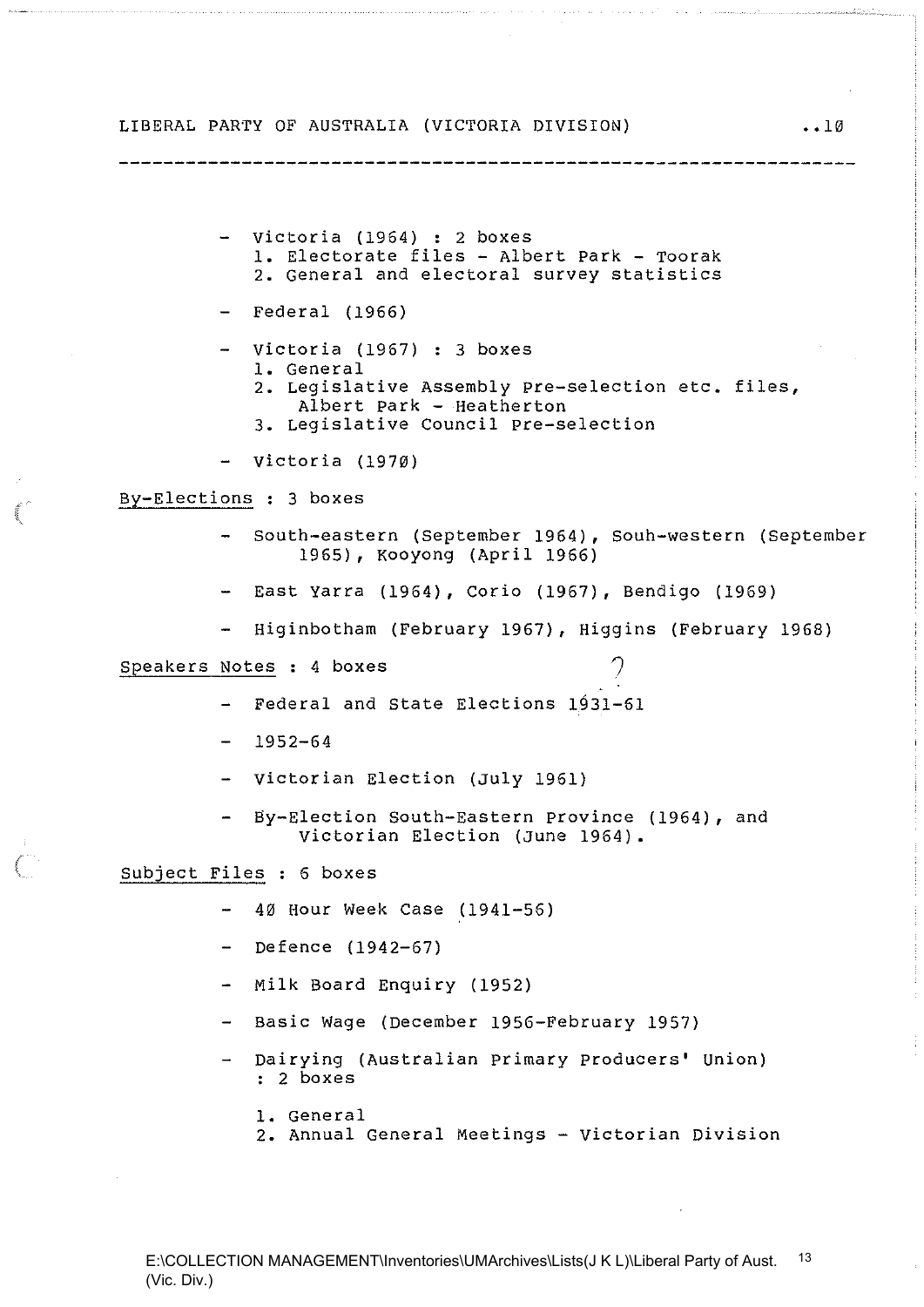-----------------------------

Executive Files : 6 boxes

semining and construction of the construction of the construction of the construction of

- Correspondence (1945 June 1946)
- Correspondence (June 1946 June 1947)
- Correspondence (June 1947 June 1948)
- General and President's File (1950-1963)
- General and Correspondence (1950-1958) J
- General and Secretary's File (1959-1964);

Accounts 6 boxes and 2 bound volumes

- Cash Books, Ledgers, Election Reqisters (1953-71).
- Cash Books, Ledgers, Collection Registers, Receipt Books (1953-71) (
- Cash Books, Ledgers (1947-55)
- Cash Books (1949-63)
- Salaries Books (1949-51, 1964-66, 1967-69, 1969-71)
- Finance Letters (October 1970-August 1971) and Taxation (1948-50)
- Ledger (1945-52) [bound volume]
- Ledger (1949-63) [bound volume]

Committees: 7 boxes

- Rural Committee: Minutes Victoria (1946-57) and Minutes - other States
- Rural Committee: Minutes Victoria (1957-66) and Justice and Social Welfare Committee (1962-63) and **P.R.** Staff Planning Committee (1960) and Special Senate Campaign Committee (1953) and Federal campaign Committee (1955).
- Rural Committee Federal: Minutes, Research Notes, Correspondence (1952-1960 approx.) and Rural Committee - Victoria: Notes, Miscellaneous papers, Notes and Minutes (1970).
- Migrants from **U.K.** Committee: Minutes (1951-52) and Migration Committee (1968-1973) and miscellaneous statements, speeches, etc. on immigration.

 $\bigcap$  :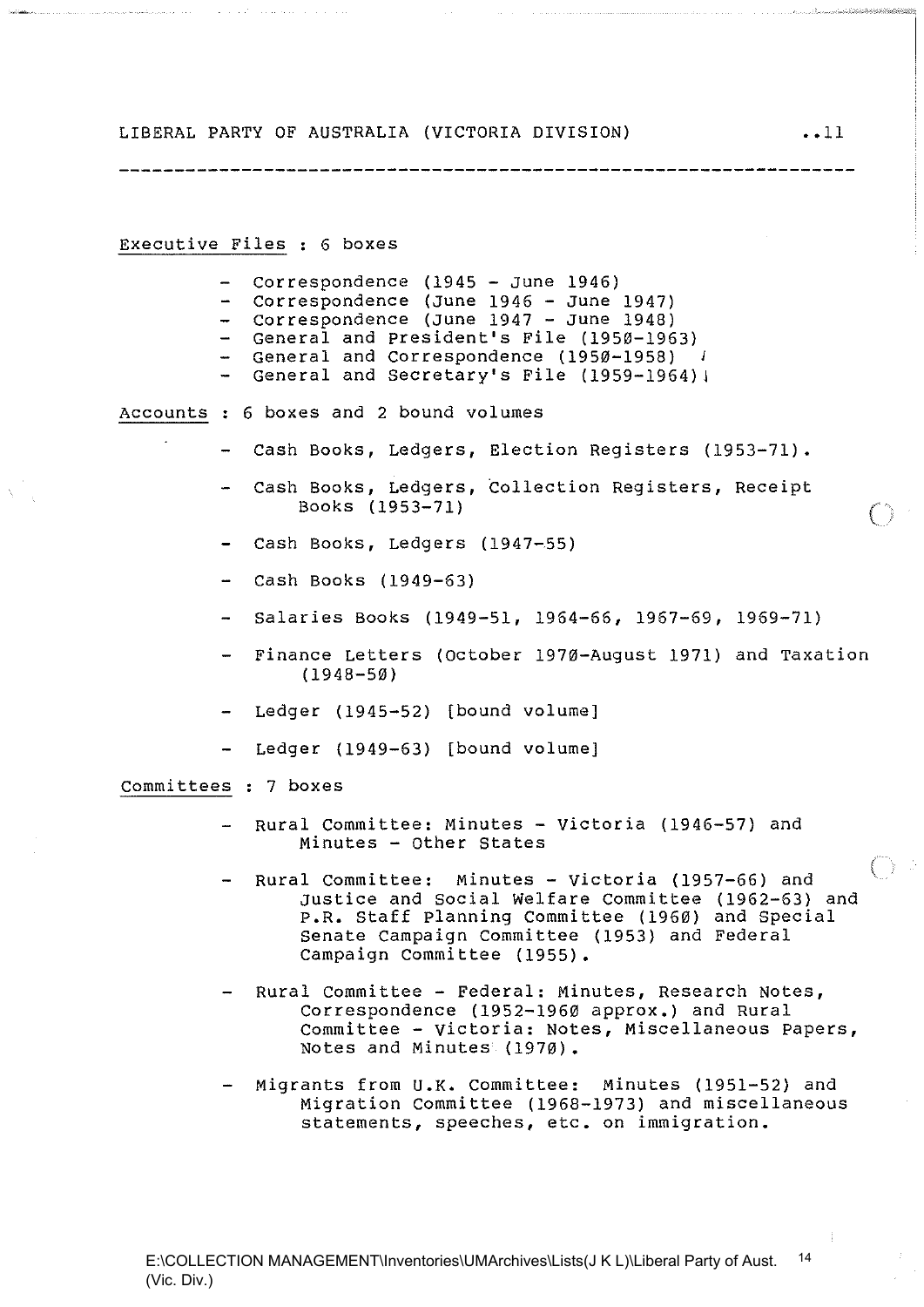- Branch Development and Maintenance Committee: Minutes (1945-52) and Public Relations Committee. Finance Sub-Committee: Minutes (1953) and New Australian Executive: Minutes (1951-53).
- Justice and Social Welfare committee, State Development Committee on Timber Resources, Municipal Affairs Committee, orderly Marketing Committee, Federal Elections Research Committee, primary production and Marketing Committee, Trade and Economic Affairs Committee.
- Joint Standing Committee on state po1icyn (1953-66) and Education Committee (1966-67).

state council : 1 box

- Miscellaneous (1970-72).

Membership Records : 2 flat boxes, 5 bound volumes, 1 box

- Office Bearers and Representatives (1954)
- Office Bearers and Representatives (1955-56)
- Office Bearers and Committee (1961-62)
- office Bearers and Committee (1964-65)
- State Council and Representatives (1961-62)
- State Council and Representatives (1962-63)
- State Council and Representatives (1964-65)
- Electorate Committee Office Bearers (1958-61).

Branch Records : 2 flat boxes and 3 boxes

- Membership Statistics : 2 boxes 1. 1950-53, 1954-55, 1955-56 2. 1956-57, 1958-59, 1959-60
- Branch Records: 3 boxes
	- 1. Mooroo1bark (1956-66), Dennis-field (1954-65)
	- 2. Echuca (1960-64)
	- 3. ormond: Receipt Books and Minutes (1955-59), Queen's: Cash Book and correspondence(1946-51), East and West preston: Miscellaneous (1949), Coburg: Minutes, Doutta Galla (1958), Notices of